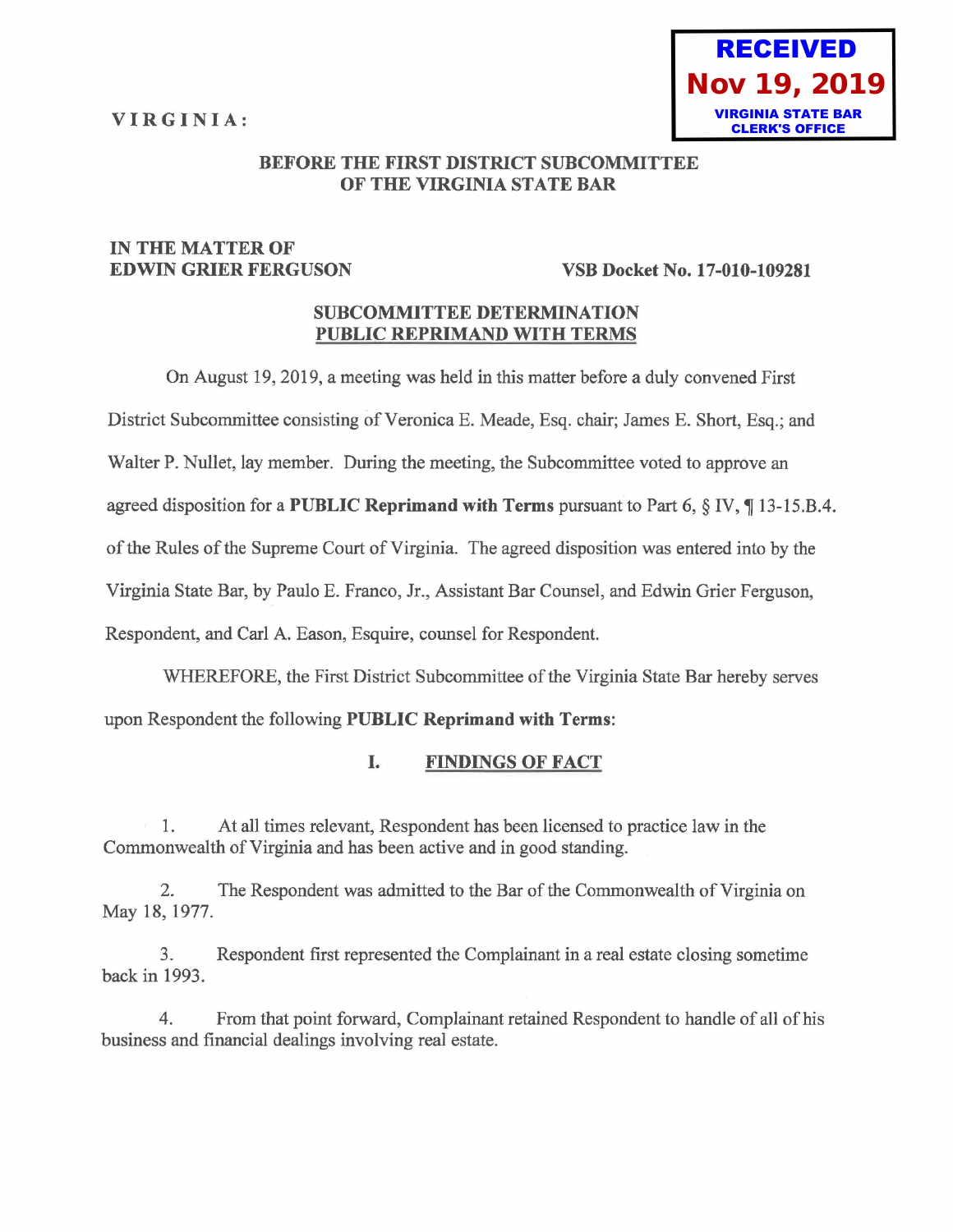5. During the course of his representation of the Complainant, Respondent borrowed money from the Complainant.

6. In his answer to the Complaint, Respondent did not deny that he had entered into the loans with Complainant and did not deny that some may not have been repaid in full.

7. Respondent further did not deny that prior into entering into the loans with the Complainant that he did not advise the Complainant in accordance with Rule 1.8 of the Rules of the Supreme Court of Virginia.

8. During the time that Respondent was providing legal advice and engaging in financial transactions with the. Complainant, he was the Trustee of certain trusts which were established in 1992 and 1998. Each of these trusts were irrevocable.

9. During the time that Respondent was providing legal advice and engaging in financial transactions with the Complainant, Respondent made at least 17 loans to the Complainant using trust funds ("Loans").

10. Sixteen of the Loans did not have any documentation such as promissory notes or other evidence of the debt owed by Complainant to the trusts. The loans were all repaid.

11. Respondent never advised the trust settlor or the beneficiaries of the trusts that he was loaning money from those trusts to the Complainant.

12. Respondent charged Complainant and agreed to an interest rate often percent on the Loans that the trusts made to Complainant.

13. Respondent kept five percent of the repaid interests for himself as a fee, in addition to the fees he charged the trusts for services rendered as Trustee.

14. . The settlor became aware of the Loans to Complainant in 2013 and 2014 when he reviewed accountings that the Respondent had provided.

15. The settlor, after retaining counsel, determined that Respondent had paid himself fees that were not reasonable or justified by keeping a portion of the earned interest on the Loans in addition to charging the trusts administration fees for acting as Trustee.

16. Respondent and the settlor met to discuss the matters uncovered, and both agreed that Respondent would pay back \$500,000.00 to the trust; the settlor did not join in this complaint.

17. Respondent executed a promissory note on January 1, 2015 in the amount of \$500,000.00 plus interest at 5% payable in 120 monthly installments to the 1998 trust ("Promissory Note").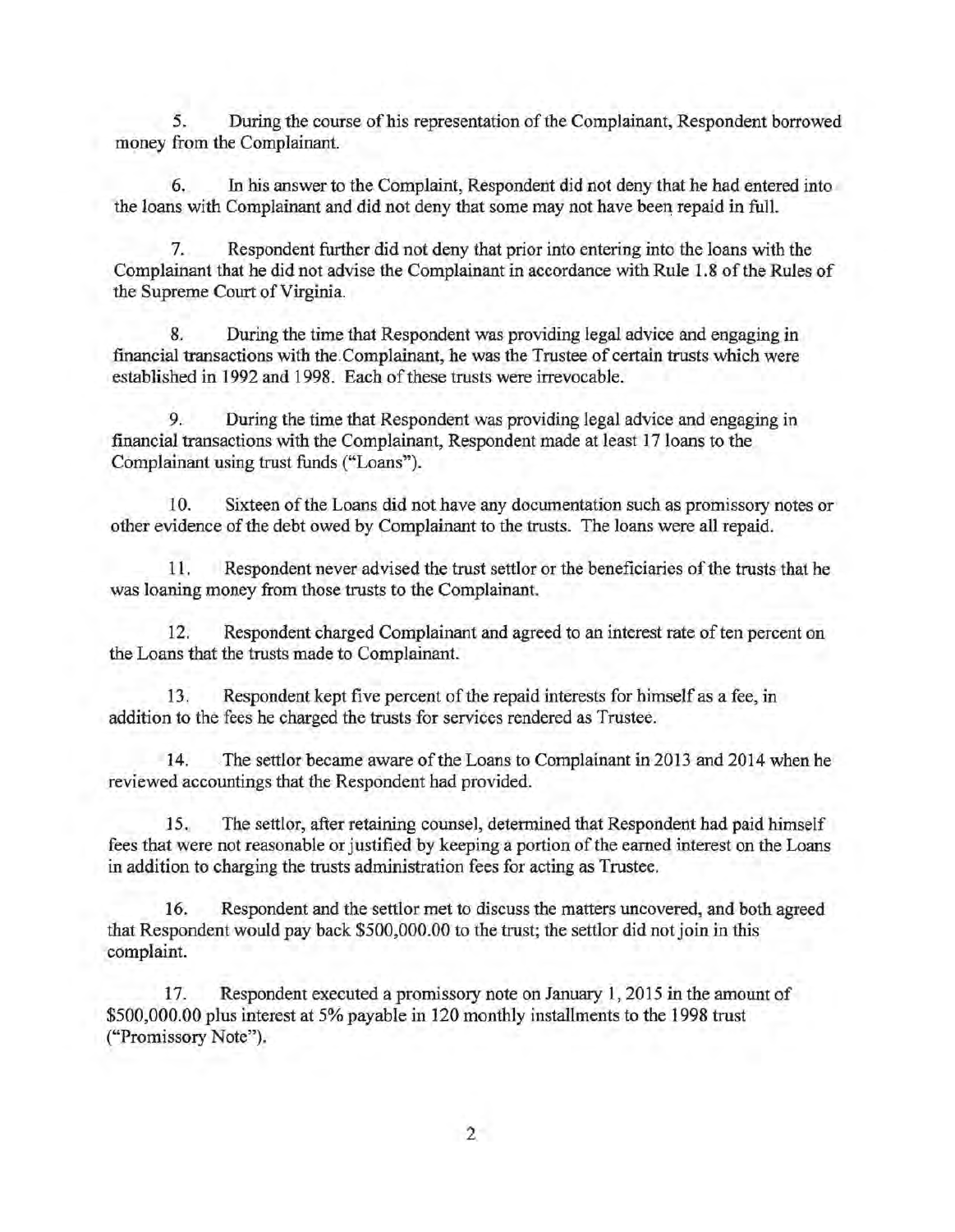18. Respondent had paid back approximately \$207,000.00 of the principal owed on the Promissory Note.

#### **II. NATURE OF MISCONDUCT**

Such conduct by Respondent constitutes misconduct in violation of the following

provisions of the Rules of Professional Conduct:

**RULE 1.5** Fees

(a) A lawyer's fee shall be reasonable. The factors to be considered in determining the reasonableness of a fee include the following:

(1) the time and labor required, the novelty and difficulty of the questions involved, and the skill requisite to perform the legal service properly;

(2) the likelihood, if apparent to the client, that the acceptance of the particular employment will preclude other employment by the lawyer;

(3) the fee customarily charged in the locality for similar legal services;

(4) the amount involved and the results obtained;

(5) the time limitations imposed by the client or by the circumstances;

(6) the nature and length of the professional relationship with the client;

(7) the experience, reputation, and ability of the lawyer or lawyers performing the services; and

(8) whether the fee is fixed or contingent.

(b) The lawyer's fee shall be adequately explained to the client. When the lawyer has not regularly represented the client, the amount, basis or rate of the fee shall be communicated to the client, preferably in writing, before or within a reasonable time after commencing the representation.

\* \* \* \*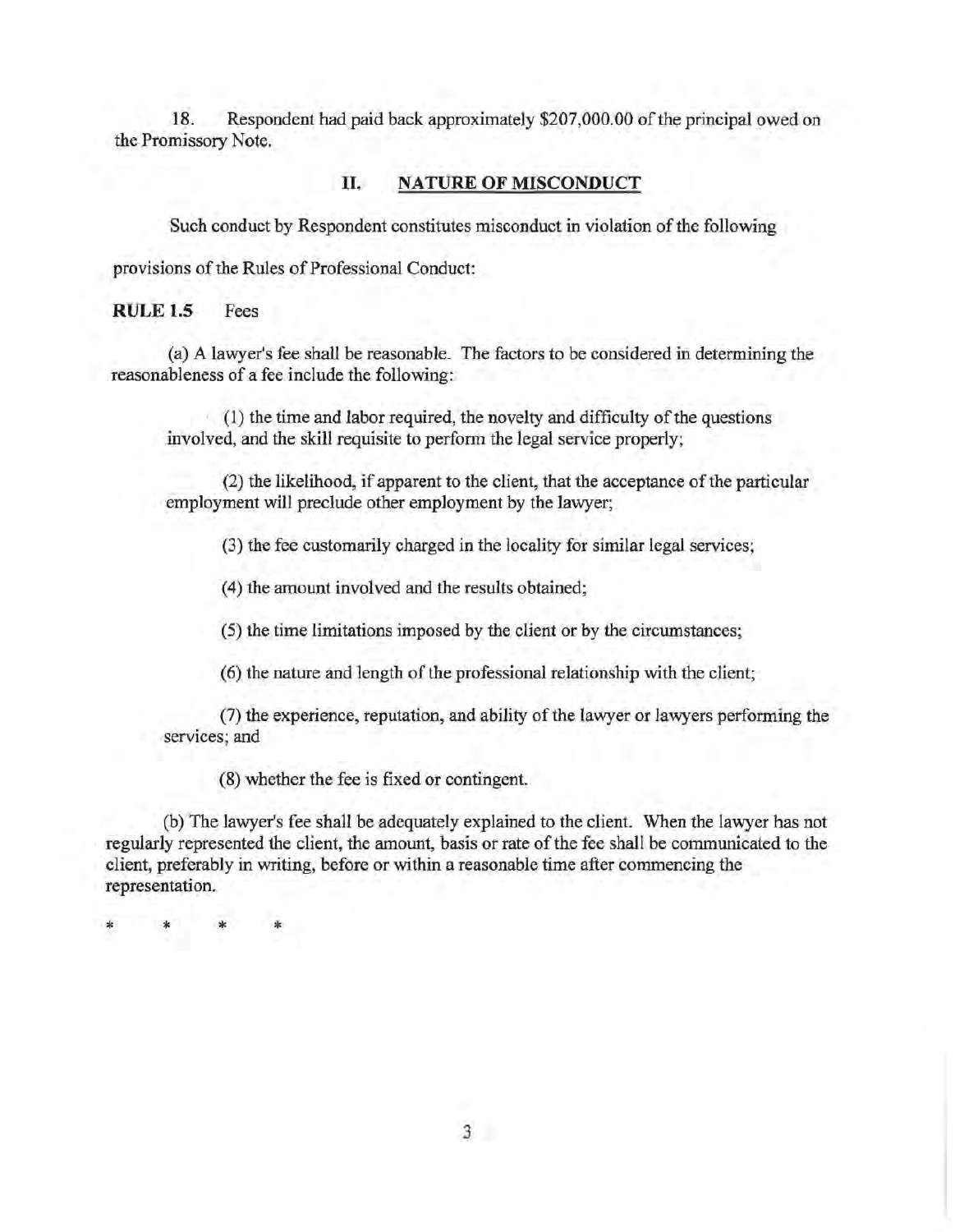**RULE 1.7** Conflict of Interest: General Rule.

(a) Except as provided in paragraph (b), a lawyer shall not represent a client if the representation involves a concurrent conflict of interest. A concurrent conflict of interest exists if:

(1) the representation of one client will be directly adverse to another client; or

(2) there is significant risk that the representation of one or more clients will be materially limited by the lawyer's responsibilities to another client, a former client or a third person or by a personal interest of the lawyer.

\* \* \* \*

**RULE 1.8** Conflict of Interest: Prohibited Transactions

(a) A lawyer shall not enter into a business transaction with a client or knowingly acquire an ownership, possessory, security or other pecuniary interest adverse to a client unless:

(1) the transaction and terms on which the lawyer acquires the interest are fair and reasonable to the client and are fully disclosed and transmitted in writing to the client in a manner which can be reasonably understood by the client;

(2) the client is given a reasonable opportunity to seek the advice of independent counsel in the transaction; and

(3) the client consents in writing thereto.

\* \* \* \*

**RULE 1.15** Safekeeping Property

(a) Depositing Funds.

( 1) All funds received or held by a lawyer or law firm on behalf of a client or a third party, or held by a lawyer as a fiduciary, other than reimbursement of advances for costs and expenses shall be deposited in one or more identifiable trust accounts; all other property held on behalf of a client should be placed in a safe deposit box or other place of safekeeping as soon as practicable.

(2) For lawyers or law firms located in Virginia, a lawyer trust account shall be maintained only at a financial institution approved by the Virginia State Bar, unless otherwise expressly directed in writing by the client for whom the funds are being held.

(3) No funds belonging to the lawyer or law firm shall be deposited or maintained therein except as follows: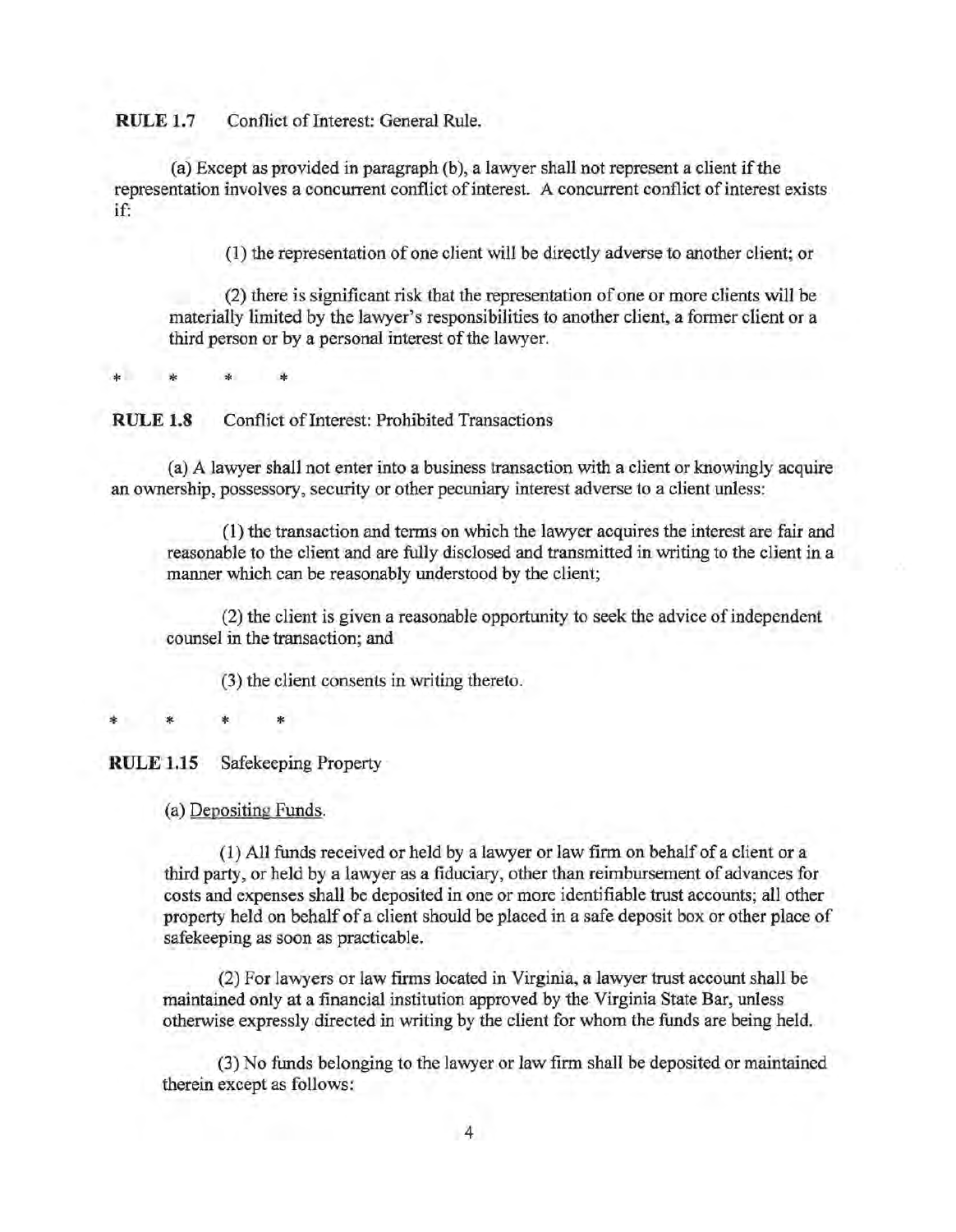(i) funds reasonably sufficient to pay service or other charges or fees imposed by the financial institution or to maintain a required minimum balance to avoid the imposition of service fees, provided the funds deposited are no more than necessary to do so; or

(ii) funds in which two or more persons (one of whom may be the lawyer) claim an interest shall be held in the trust account until the dispute is resolved and there is an accounting and severance of their interests. Any portion finally determined to belong to the lawyer or law firm shall be withdrawn promptly from the trust account.

(b) Specific Duties. A lawyer shall:

\*

\* \* \*

(1) promptly notify a client of the receipt of the client's funds, securities, or other properties;

(2) identify and label securities and properties of a client, or those held by a lawyer as a fiduciary, promptly upon receipt;

(3) maintain complete records of all funds, securities, and other properties of a client coming into the possession of the lawyer and render appropriate accountings to the client regarding them;

(4) promptly pay or deliver to the client or another as requested by such person the funds, securities, or other properties in the possession of the lawyer that such person is entitled to receive; and

(5) not disburse funds or use property of a client or third party with a valid lien or assignment without their consent or convert funds or property of a client or third party, except as directed by a tribunal.

III. **PUBLIC REPRIMAND WITH TERMS** 

Accordingly, having approved the agreed disposition, it is the decision of the

Subcommittee to impose a **PUBLIC Reprimand with Terms.** The terms are:

1. Respondent shall have all of his trust accounts kept in accordance with Rule 1.15 and other fiduciary accounts audited twice a year, at his expense, by a Certified Public Accountant authorized to conduct such audits in Virginia. The audits shall be performed for a two year period beginning on the date of the issuance of the disposition imposing the Public Reprimand with Terms set forth herein.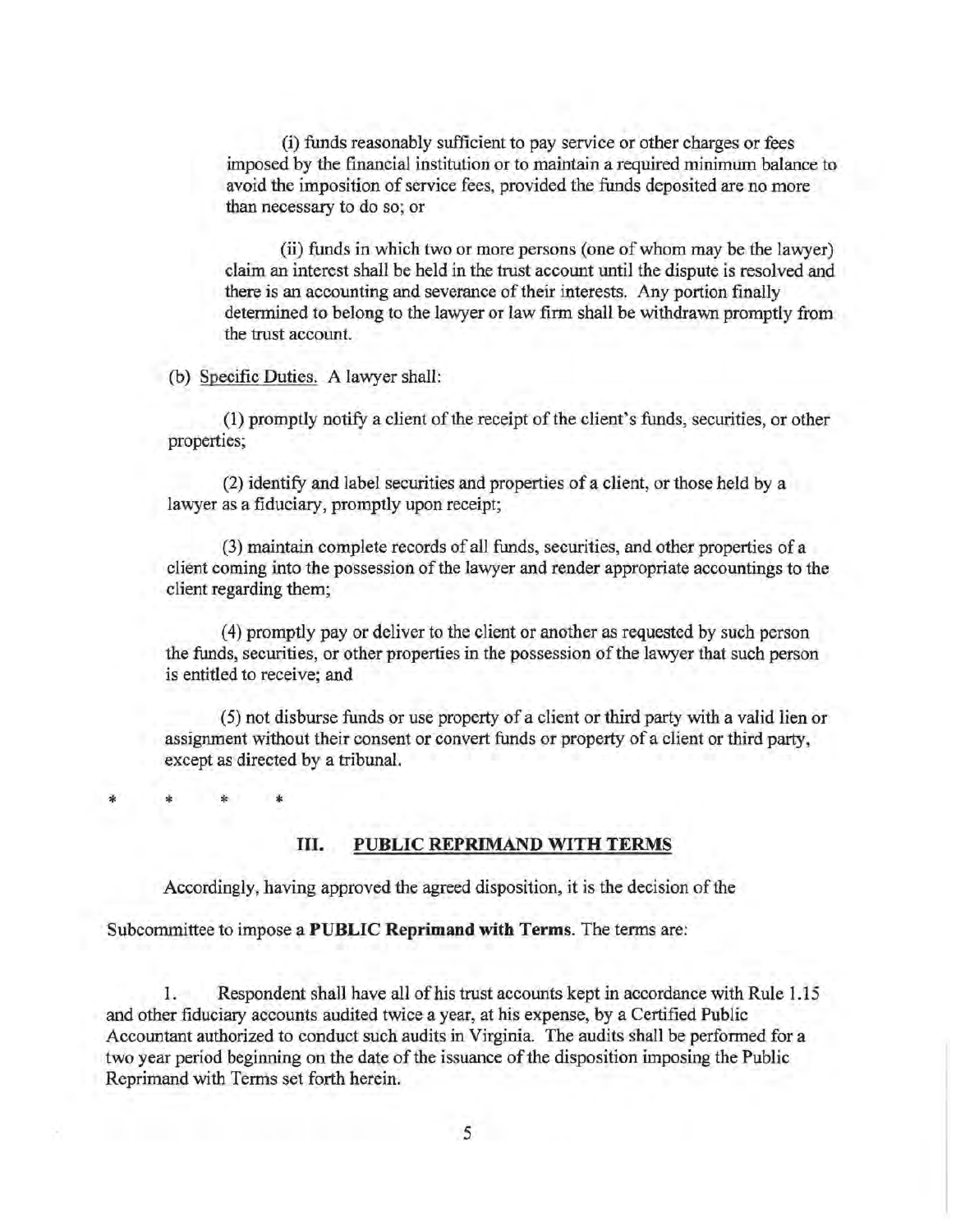2. The Certified Public Accountant shall submit a written report to the Bar Counsel of the biannual audits certifying that all of Respondent's trust and fiduciary accounts are in compliance with Rule 1.15 of the Virginia Rules of Professional Conduct. Such reports shall be submitted to bar counsel with 30 days of the expiration of every six-month period.

3. Within 60 days of the date of the issuance of the disposition imposing Public Reprimand with terms, Respondent shall provide to Bar Counsel a written status report indicating the status of the Promissory Note Respondent executed to pay back the Trust monies he overcharged in fees. If the Promissory Note is not current, Respondent shall bring the Note current within 30 days of his report to Bar Counsel and provide a further written certification attesting to the fact that the has brought the Promissory Note Current.

4. Respondent shall thereafter continue to repay the Promissory Note in full as a condition of this sanction of Public Reprimand with Terms.

5. If the Respondent does not continue to keep the Promissory Note current, then he shall be in breach of the terms of this Public Reprimand with Terms.

If any of the terms are not met by the time specified, pursuant to Part 6,  $\S$  IV,  $\P$  13-15.F

of the Rules of the Supreme Court of Virginia, the District Committee shall hold a hearing and

Respondent shall be required to show cause why a Certification for Sanction Determination

should not be imposed. Any proceeding initiated due to failure to comply with terms will be

considered a new matter, and an administrative fee and costs will be assessed.

Pursuant to Part 6,  $\S$  IV,  $\P$  13-9.E. of the Rules of the Supreme Court of Virginia, the

Clerk of the Disciplinary System shall assess costs.

# **FIRST DISTRICT SUBCOMMITTEE OF THE VIRGINIA STATE BAR**

Veronica E. Meade, Esq. Subcommittee Chair